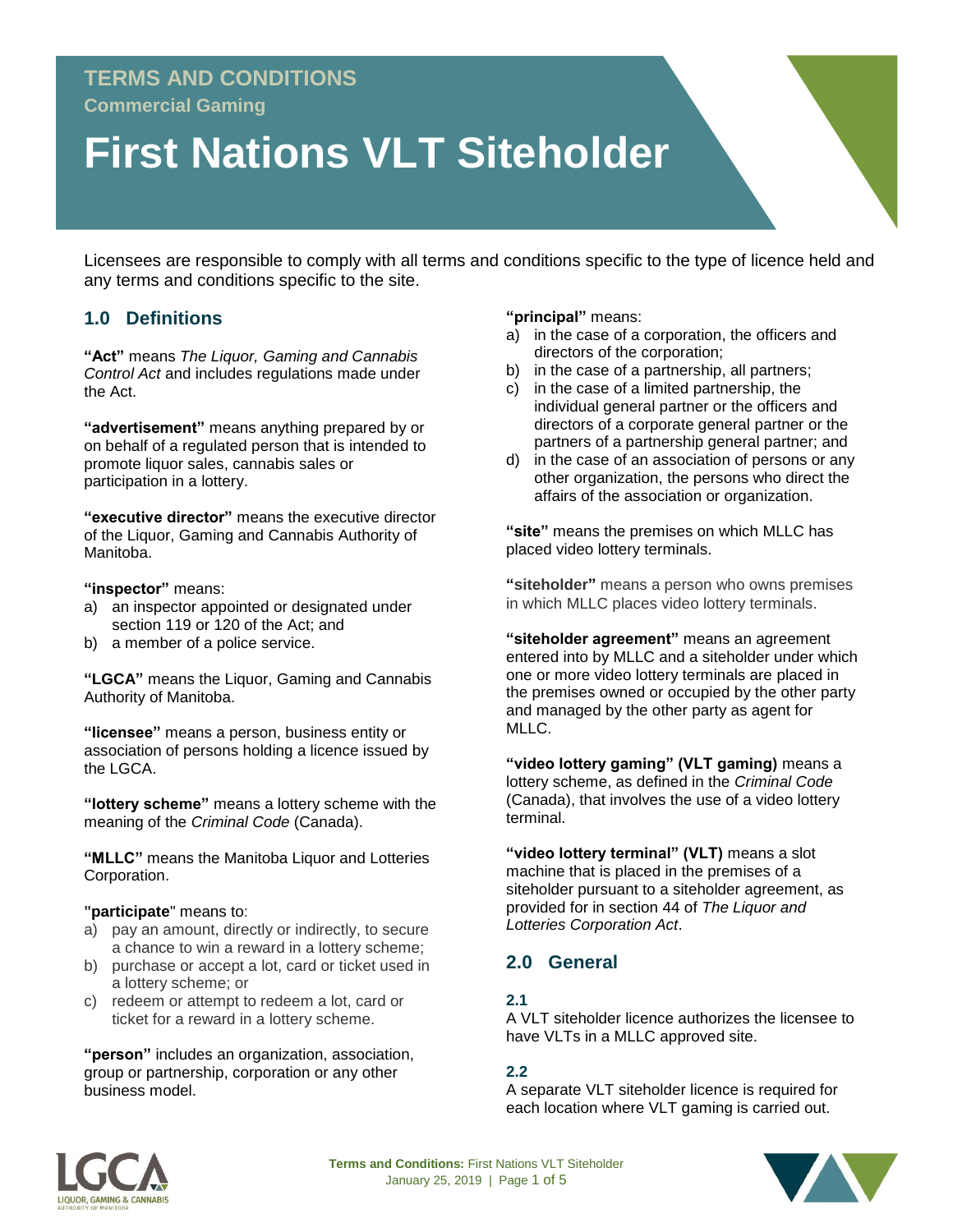## **2.3**

The licensee must ensure that the VLTs are operated in accordance with the Act.

#### **2.4**

No proprietary rights accrue with a licence.

## **2.5**

A siteholder licence will be suspended or terminated immediately if the licensee's siteholder agreement is suspended or terminated.

## **2.6**

Every advertisement prepared by or on behalf of a licensee must comply with the Canadian Code of Advertising Standards established by Advertising Standards Canada.

## **2.7**

The executive director may, at any time, add, vary, repeal or substitute terms and conditions of a licence.

## **2.8**

All required information must be submitted as directed by the LGCA.

## **3.0 Operations**

## **3.1**

The licensee is responsible for the conduct of all employees involved in the operation of VLTs in the site.

## **3.2**

When a licensee requires identification to verify proof of age, the licensee must require the person produce one of the following types of identification that belong to the person:

- a) a valid passport;
- b) a valid driver's licence;
- c) a valid identification card issued by Manitoba Public Insurance;
- d) a valid Secure Certificate of Indian Status issued by the Government of Canada;
- e) two valid pieces of government-issued identification, with at least one piece of identification containing a photograph of the person.

## **3.3**

If the person refuses or is unable to produce the required identification, the licensee must refuse to permit the person to play VLTs or enter the area where VLTs are situated.

## **3.4**

The licensee may not have any VLT or related equipment unless it is owned and authorized by the MLLC.

## **3.5**

The licensee shall not move any VLT from the location of installation.

#### **3.6**

The licensee shall not manipulate, nor permit anyone else to manipulate a VLT or related equipment in an effort to influence the outcome of a game.

#### **3.7**

The licensee shall not activate, nor permit anyone else to activate a VLT by fraudulent means.

#### **3.8**

The licensee shall not modify a VLT or related equipment.

## **3.9**

The licensee shall not grant credit, cash cheques, provide advances on credit cards or give cash through the use of a debit card, to enable a person to play a VLT.

#### **3.10**

The licensee must ensure minors do not participate in VLT gaming.

## **3.11**

The licensee shall not promote or participate in unsanctioned gaming.

#### **3.12**

The licensee must continue to comply with any terms and conditions under which the VLT licence was issued unless otherwise authorized by the LGCA.

## **3.13**

The licensee must ensure that all persons working in the VLT area have successfully completed a social responsibility training course specified by the executive director.

#### **3.14**

The licensee shall display any material/signage as required by the LGCA in a prominent place where VLTs are located.

#### **3.15**

The licensee shall advise players of the protocols for prize redemption and prize payouts.



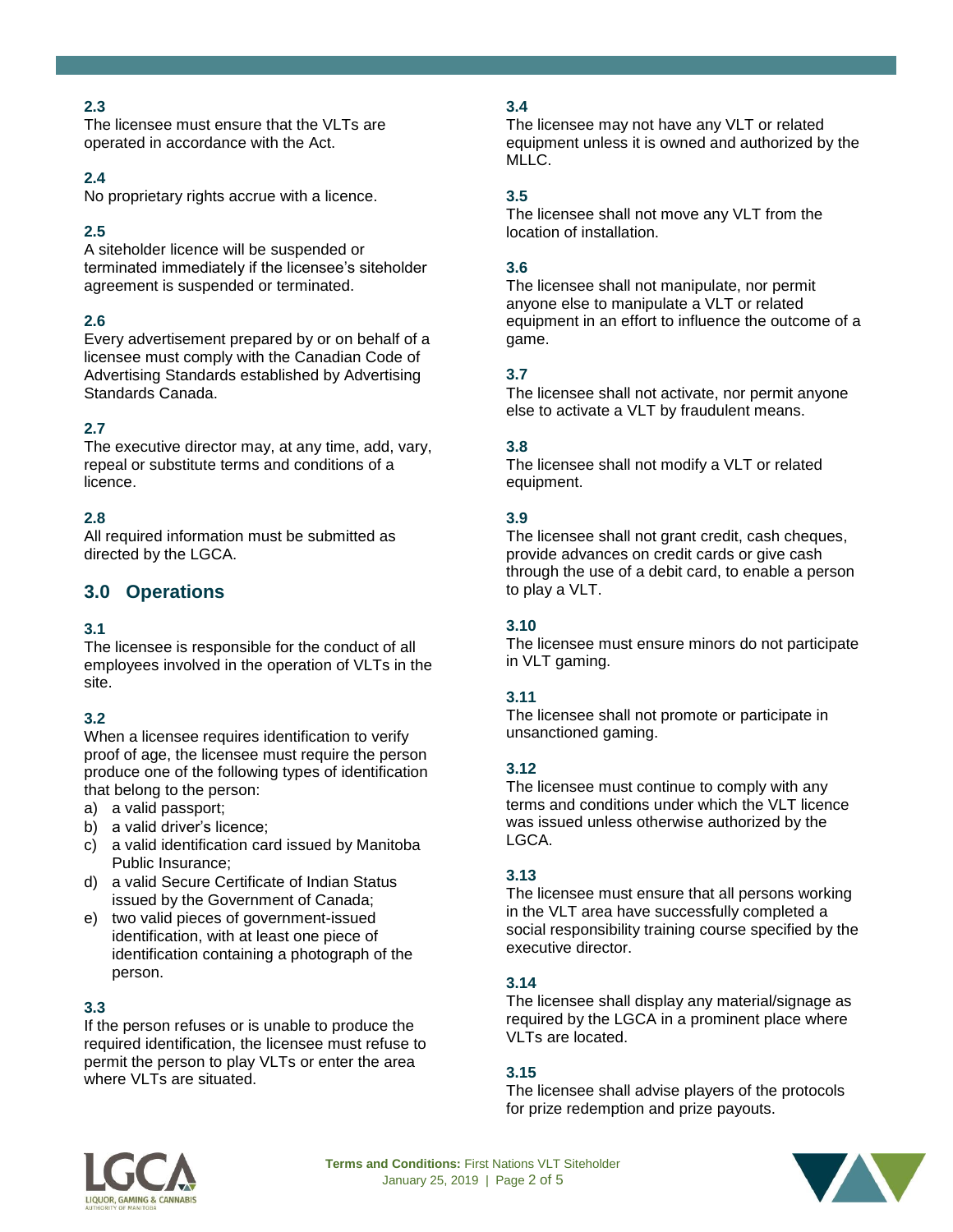## **4.0 Inspection**

## **4.1**

For the purposes of determining compliance with the Act, an inspector may at any reasonable time, without a warrant, enter:

- a) any business premises of a licensee;
- b) any other premises, other than a dwelling where the inspector has reasonable grounds to believe that records or items relevant to the administration or enforcement of the Act are kept.

#### 4.2

The licensee or person in charge of the site being inspected or having custody or control of the relevant records or things must:

- a) produce or make available to the inspector all records and things that the inspector requires for the inspection;
- b) provide any assistance or additional information, including personal information that the inspector reasonably requires to perform the inspection; and
- c) answer questions related to the purpose of the inspection that are asked of them by the inspector.

## **4.3**

A licensee must not obstruct or hinder or make a false or misleading statement to an inspector who is exercising powers or performing duties under the Act.

## **4.4**

The licensee must make all relevant records available for inspection, examination and audit by the LGCA.

# **5.0 Offences and Compliance**

## **5.1**

It is an offence to contravene a provision of the Act or these terms and conditions.

## **5.2**

A licensee must not operate VLTs in contravention of a regulation made under *The Manitoba Liquor and Lotteries Corporation Act*.

## **5.3**

A licensee who is the subject of a compliance order must comply with the order.

## **5.4**

Unless the compliance order is appealed, a licensee who is ordered to pay an administrative penalty must pay the amount of the penalty to the LGCA within the time specified in the order.

#### **5.5**

The executive director can suspend or cancel the licence if the licensee fails to comply with an order.

#### **5.6**

A licensee is guilty of an offence under this Act who:

- a) contravenes a provision of this Act; or
- b) knowingly makes a false statement in an application for or renewal of a licence, permit or approval or in any record, return or report required under this Act.

#### **5.7**

A licensee who is guilty of an offence is liable on conviction:

- a) in the case of an individual, to a fine of not more than \$100,000, imprisonment for up to one year, or both; and
- b) in the case of a corporation, to a fine of not more than \$500,000.

## **5.8**

If a corporation commits an offence under this Act, a director or officer of the corporation who authorized, permitted or acquiesced in the commission of the offence is also guilty of an offence and is liable on conviction to the applicable penalties set out in 5.7(a), whether or not the corporation has been prosecuted or convicted.

# **6.0 Consequential Reporting**

## **6.1**

The licensee must immediately notify the LGCA in writing of:

- a) any change of the licensee's name;
- b) any change of the licensee's permanent address;
- c) any change of the licensee's address for service;
- d) any suspension or cancellation of any licence issued to the licensee by any other jurisdiction;
- e) any charge or conviction of the licensee or any principals of the licensee of any offence under the *Criminal Code* (Canada), or any comparable legislation;
- f) any charge or conviction of the licensee or any principals of the licensee of any offence under the *Competition Act* (Canada), or any comparable legislation;
- g) any disciplinary action or sanctions, including fines, issued to it by MLLC or any other regulatory body;



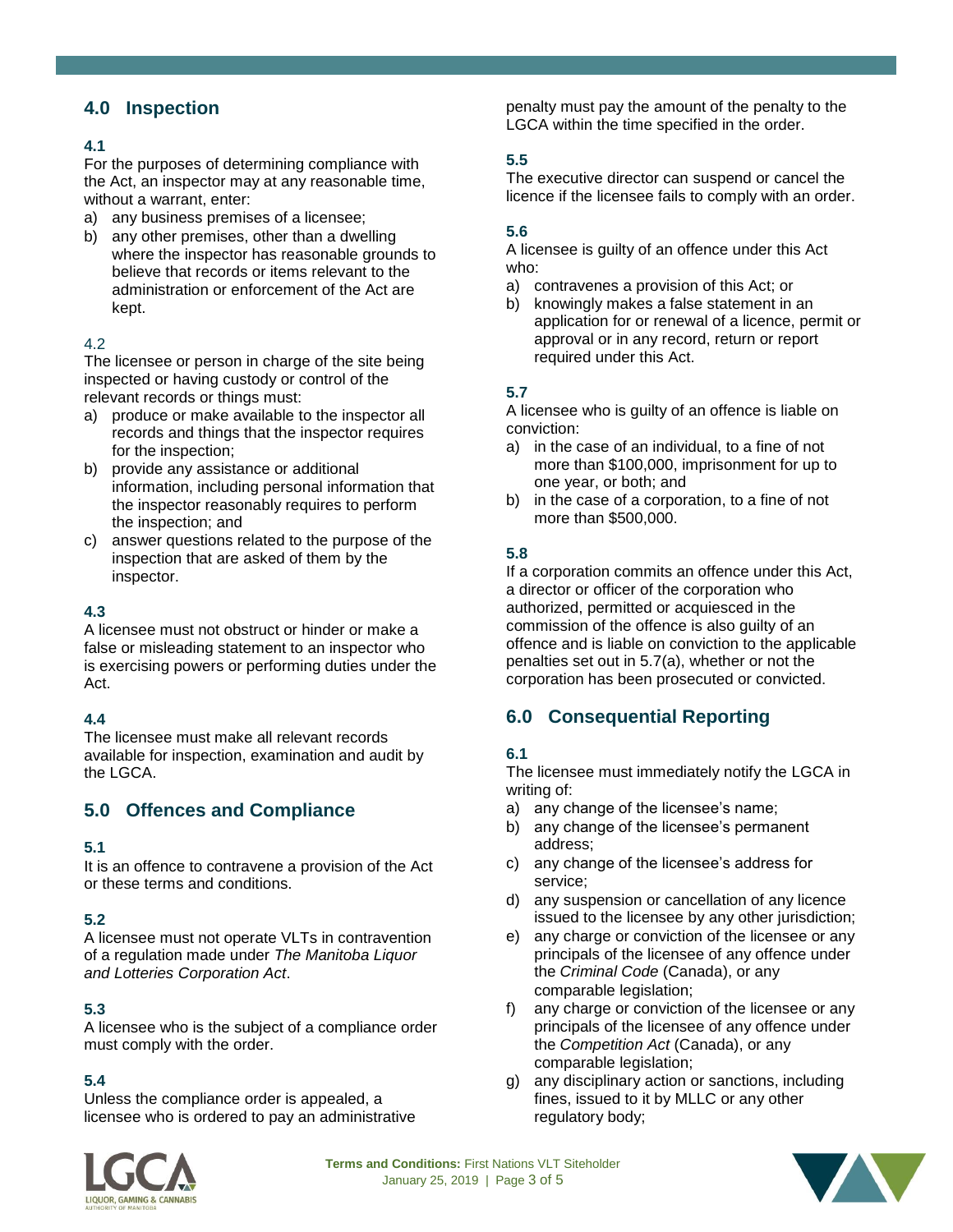h) any circumstances which cause the licensee to consider that an offence has occurred under the Act or under a provision of the *Criminal Code* (Canada) that is relevant to the lottery scheme.

## **6.2**

The licensee shall, as soon as is reasonably practicable, provide the LGCA with any information it possesses that may be material to:

- a) the honesty and integrity of the licensee and its principals; or
- b) ensuring the integrity of the operation of its VLT gaming.

## **6.3**

The licensee must notify the LGCA of any matter which the licensee can reasonably assume to be of consequence to the LGCA.

## **6.4**

The licensee must provide such further information as required by the LGCA.

# **7.0 Recordkeeping / Reporting**

#### **7.1**

Every licensee must publish an annual report of the VLT gaming for each fiscal year containing the following:

- a) the total money wagered,
- b) the total prizes awarded,
- c) the expenses incurred by the siteholder in respect of video lottery gaming, including the administrative expenses paid to MLLC,
- d) the amount of any video lottery gaming proceeds retained by the siteholder;
- e) the net proceeds, and the disposition of those proceeds.

## **7.2**

The annual report must be published and a copy provided to the LGCA on or before the 120th day following the end of the siteholder's fiscal year.

## **7.3**

The licensee must retain all source documents necessary to support the report's content for not less than three years after the report is made.

## **7.4**

The licensee consents to MLLC releasing to the LGCA any information in its possession about the siteholder and its VLT gaming upon request from the LGCA.

## **7.5**

- The licensee must:
- a) maintain a separate bank account for the deposit of all VLT revenue;
- b) maintain separate deposit for each day of operation and ensure these deposits remain intact until they are in the VLT bank account; and
- c) pay out all VLT expenses and disbursements of VLT gaming net proceeds directly from the VLT bank account unless otherwise authorized.

## **7.6**

The licensee must implement and maintain the following daily site records:

- a) LGCA approved Cashier's Daily Balancing Report;
- b) LGCA approved Manager's Daily Summary Report.

## **7.7**

The licensee must implement and maintain generally accepted accounting practices for all financial transactions related to VLT gaming funds, including but not limited to the establishment of appropriate general ledger accounts to accurately record VLT gaming revenue, VLT gaming prizes, daily VLT gaming deposits, daily cash shortages/overages, all VLT gaming expenses and all VLT gaming net proceeds and their disbursement.

## **7.8**

The licensee must ensure all VLT expenses and VLT net proceeds disposed of have supporting documentation such as invoices, receipts and authorized requisitions.

## **7.9**

The Executive Director may, in writing, direct how the records are to be kept.

## **7.10**

A licensee must post financial reports in a public area within the reserve community and must provide a copy to any band member upon request.

#### **7.11**

On request, the licensee shall submit the following to the Executive Director, at the time and for the period specified by the Executive Director:

a) a financial statement that is in the form and with the content required by the Executive Director;